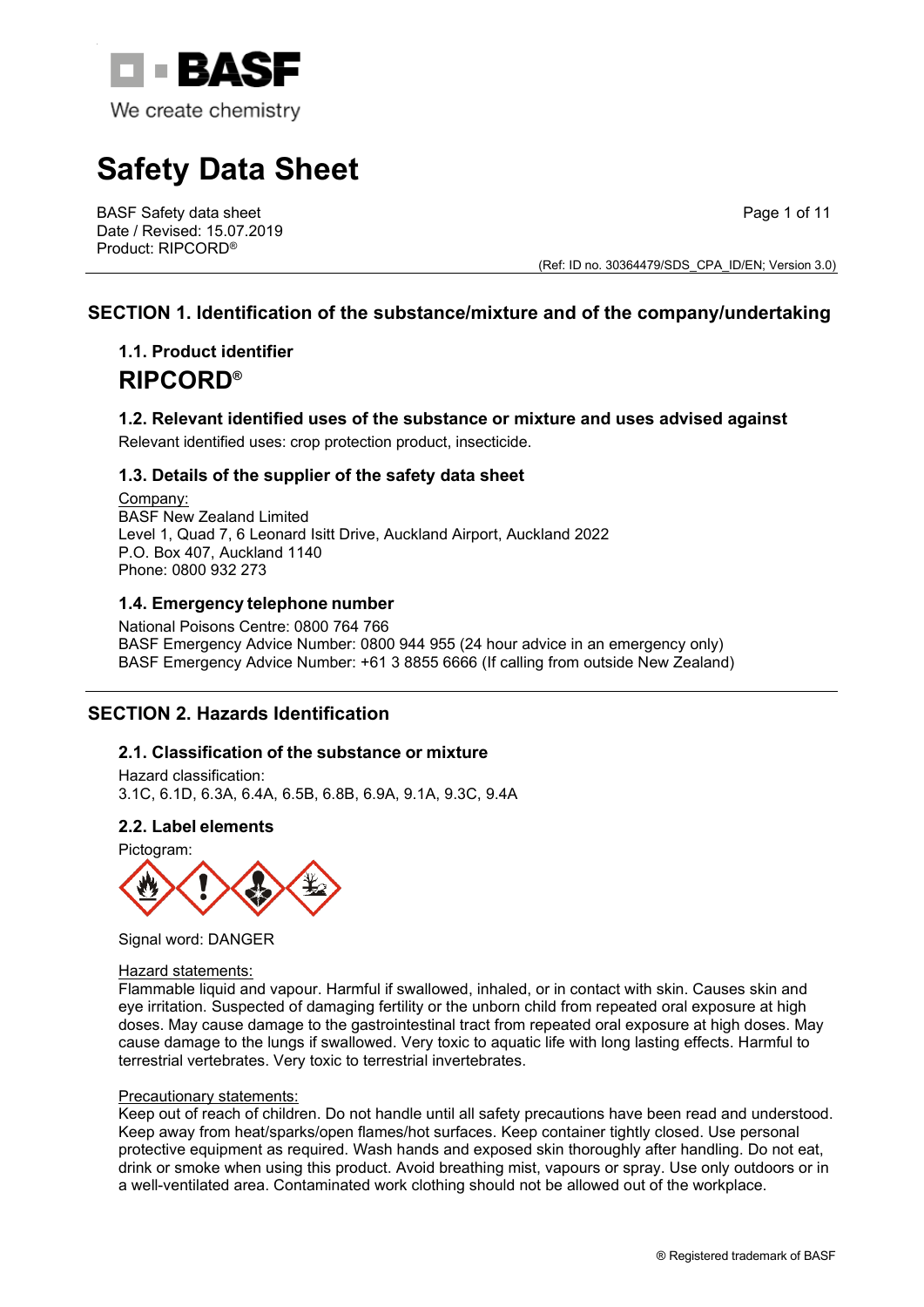#### Other hazards:

Hazard determining component(s) for labelling: CYPERMETHRIN, XYLENE The product contains: CYPERMETHRIN May cause paraesthesia.

#### **2.3. Other hazards**

See section 12 - Results of PBT and vPvB assessment.

If applicable information is provided in this section on other hazards which do not result in classification, but which may contribute to the overall hazards of the substance or mixture.

# **SECTION 3. Composition/Information on Ingredients**

#### **3.1. Substances**

Not applicable

#### **3.2. Mixtures**

Chemical nature

Biocide, insecticide, emulsifiable concentrate (EC).

#### Hazardous ingredients

Cypermethrin; alpha-cyano-3-phenoxybenzyl 3- (2,2-dichlorovinyl)-2,2 dimethylcyclopropanecarboxylate Content (W/W): 21.1 % CAS Number: 52315-07-8 EC-Number: 257-842-9 INDEX-Number: 607-421-00-4

Xylene Content (W/W): < 70 % CAS Number: 1330-20-7 EC-Number: 215-535-7 INDEX-Number: 601-022-00-9 Acute tox.: Cat. 4 (Inhalation - dust) Acute tox.: Cat. 4 (oral) STOT single: Cat. 3 (irr. to respiratory syst.) Eco acute: Cat. 1 Eco chronic: Cat. 1

Asp. Tox.: Cat. 1 Flam. Liq.: Cat. 3 Acute Tox.: Cat. 5 (Inhalation - vapour) Acute Tox.: Cat. 5 (oral) Skin Corr./Irrit.: Cat. 2 Eye Dam./Irrit.: Cat. 2B STOT SE: Cat. 3 (irr. to respiratory syst.) STOT RE (Central nervous system, Liver, Kidney): Cat. 2 Aquatic Acute: Cat. 2 Aquatic Chronic: Cat. 3

For the classifications not written out in full in this section, including the indication of danger, the hazard symbols, the R phrases, and the hazard statements, the full text is listed in section 16.

## **SECTION 4. First-Aid Measures**

## **4.1. Description of first aid measures**

First aid personnel should pay attention to their own safety. If the patient is likely to become unconscious, place and transport in stable sideways position (recovery position). Immediately remove contaminated clothing. Obtain medical attention. Show container, label and/or safety data sheet to physician.

If inhaled:

Keep patient calm, remove to fresh air, seek medical attention. Immediately administer a corticosteroid from a controlled/metered dose inhaler.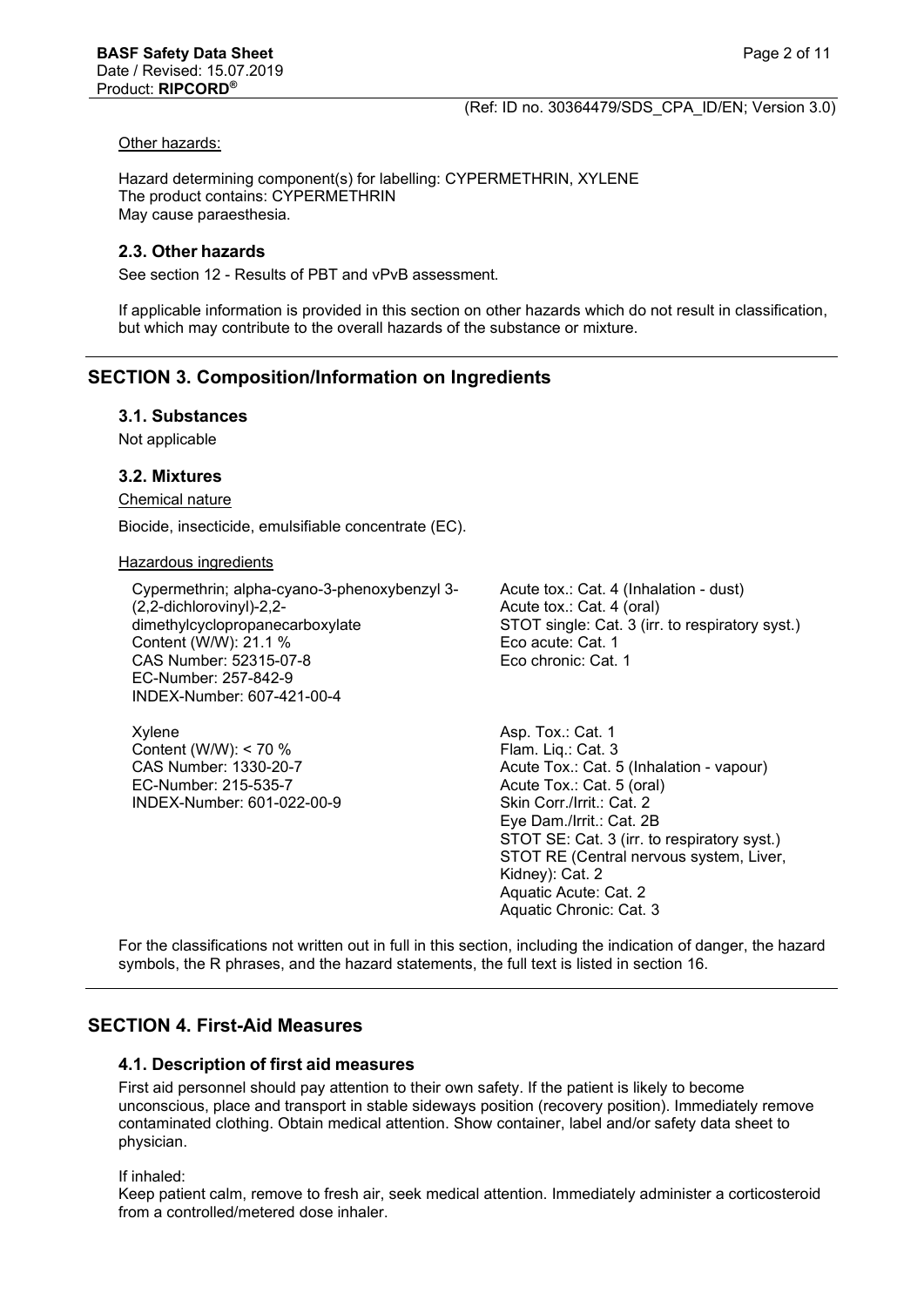#### On skin contact:

After contact with skin, wash immediately with plenty of water and soap. If irritation develops, seek medical attention.

On contact with eyes:

Immediately wash affected eyes for at least 15 minutes under running water with eyelids held open, consult an eye specialist.

On ingestion:

Immediately rinse mouth and then drink 200-300 ml of water. Seek medical attention. DO NOT induce vomiting due to aspiration hazard. For advice contact the National Poisons Centre 0800 POISONS (0800 764 766) or a doctor.

#### **Most important symptoms and effects, both acute and delayed**

*Information on: Cypermethrin Symptoms: numbness and tingling of hands and feet, lung oedema, convulsions*

#### **Indication of any immediate medical attention and special treatment needed**

Treatment: Treat according to symptoms (decontamination, vital functions), no known specific antidote. If inhaled, consider using corticosteroid dose aerosol.

# **SECTION 5. Fire-Fighting Measures**

#### **5.1 Extinguishing media**

Suitable extinguishing media: Water spray, dry powder, foam, carbon dioxide.

#### **5.2 Special hazards arising from the substance or mixture**

Carbon monoxide, carbon dioxide, hydrogen chloride, nitrogen oxides. The substances/groups of substances mentioned can be released in case of fire.

## **5.3 Advice for fire-fighters**

Special protective equipment: Wear self-contained breathing apparatus and chemical-protective clothing.

Further information:

In case of fire and/or explosion do not breathe fumes. Keep containers cool by spraying with water if exposed to fire. Collect contaminated extinguishing water separately, do not allow to reach sewage or effluent systems. Dispose of fire debris and contaminated extinguishing water in accordance with official regulations.

## **SECTION 6. Accidental Release Measures**

#### **6.1 Personal precautions, protective equipment and emergency procedures**

Use personal protective clothing. Avoid contact with the skin, eyes and clothing. Remove contaminated clothes, undergarments and shoes immediately. Do not breathe vapour/spray/mist.

#### **6.2 Environmentalprecautions**

Do not discharge into the subsoil/soil. Do not discharge into drains/surface waters/groundwater.

#### **6.3 Methods and material for containment and cleaning up**

For small amounts: Pick up with suitable absorbent material (e.g. sand, sawdust, general-purpose binder, kieselguhr) and place in covered containers that can be labelled and sealed for proper disposal. (See "Disposal".) Clean the spill area and contaminated objects thoroughly with water and detergent. Contain and absorb this rinsate with inert absorbents and place into the same covered container as the spilled material. Spills to the soil can be shovelled directly into covered containers for disposal. Dispose of absorbed material in accordance with local regulations. For large amounts: Dike spillage. Pump off product.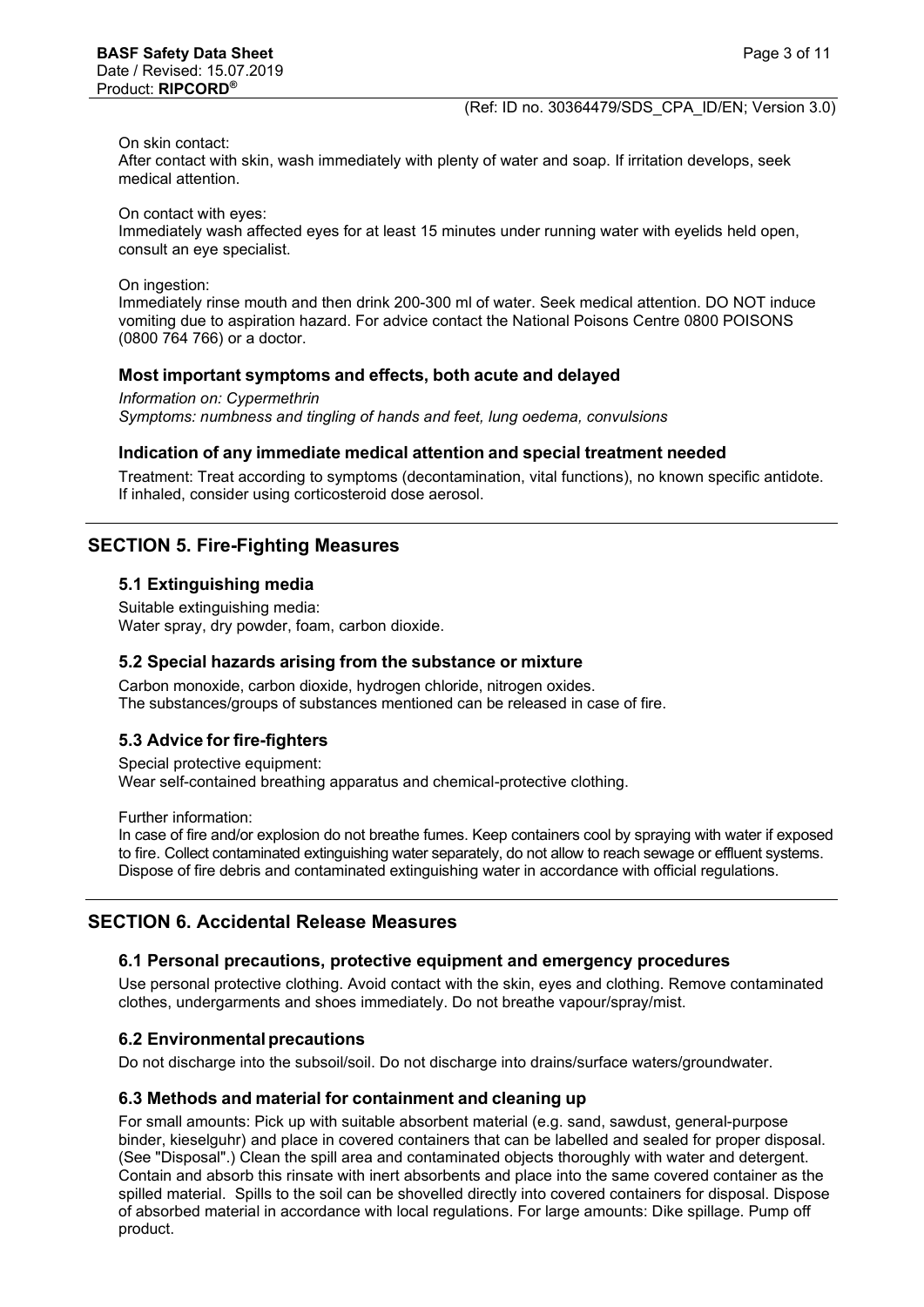# **6.4 Reference to other sections**

Information regarding exposure controls/personal protection and disposal considerations can be found in section 8 and 13.

# **SECTION 7. Handling and Storage**

# **7.1. Precautions for safe handling**

No special measures necessary if stored and handled correctly. Ensure thorough ventilation of stores and work areas. When using do not eat, drink or smoke. Hands and/or face should be washed before breaks and at the end of the shift.

Qualification requirements:

Any person mixing, loading or handling this product must be a qualified person. Refer to the product label for handling precautions and directions for use.

TRACKING: Not required.

RECORD KEEPING: Records of use must be kept.

Note: Storage, application and record keeping must be as described in the current version of the New Zealand Standard for the Management of Agrichemicals NZS8409.

Protection against fire and explosion:

Vapours may form ignitable mixture with air. Prevent electrostatic charge - sources of ignition should be kept well clear - fire extinguishers should be kept handy.

# **7.2. Conditions for safe storage, including any incompatibilities**

Segregate from foods and animal feedstuff.

Unsuitable materials for containers: High density polyethylene (HDPE) Further information on storage conditions: Keep away from heat. Protect against moisture. Protect from direct sunlight.

Storage stability: Storage duration: 24 Months

Protect from temperatures above: 40 °C Changes in the properties of the product may occur if substance/product is stored above indicated temperature for extended periods of time.

| AGGREGATE STORAGE VOLUME THRESHOLDS: When stored with substances of the same hazard the aggregate quantity must<br>be considered. For full details refer to the current standard NZS8409 Management of Agrichemicals or the HSNO Regulations.          |                                                                 |                              |                                                                 |                                                 |                           |                                       |                           |
|--------------------------------------------------------------------------------------------------------------------------------------------------------------------------------------------------------------------------------------------------------|-----------------------------------------------------------------|------------------------------|-----------------------------------------------------------------|-------------------------------------------------|---------------------------|---------------------------------------|---------------------------|
| Location<br>Certificate*:                                                                                                                                                                                                                              | <b>Hazardous</b><br>Atmosphere<br>Zone*:                        | Fire<br><b>Extinguishers</b> | Action]:                                                        | Signage [Hazard<br><b>Class &amp; Emergency</b> | Emergency<br>Information: | Emergency<br><b>Response</b><br>Plan: | Secondary<br>Containment: |
| 100 $L$ (closed)<br>25 L (decanted)<br>5 L (open<br>occasionally)                                                                                                                                                                                      | 100 L (closed)<br>25 L (decanted)<br>5 L (open<br>occasionally) | 500 L<br>(2 required)        |                                                                 | 100 $L$                                         | 0.1 L                     | 100 $L$                               | 100 L                     |
| * Note: Farms > 4 ha are exempt but with controls                                                                                                                                                                                                      |                                                                 |                              |                                                                 |                                                 |                           |                                       |                           |
| <b>DO NOT STORE OR LOAD WITH:</b><br>Class 1 Explosive                                                                                                                                                                                                 |                                                                 |                              | <b>SEGREGATE FROM:</b><br><b>Foodstuffs and Food Containers</b> |                                                 |                           |                                       |                           |
| Segregation: In store separate by at least 5 metres, on transport separate by at least 3 metres, in both cases horizontally. On<br>vehicles a segregation device may be used: Check the Land Transport Rule Dangerous Goods, Rule 45001 for additional |                                                                 |                              |                                                                 |                                                 |                           |                                       |                           |

information. Sea transport may require additional segregation. Refer to NZS5433 Sea Segregation for details.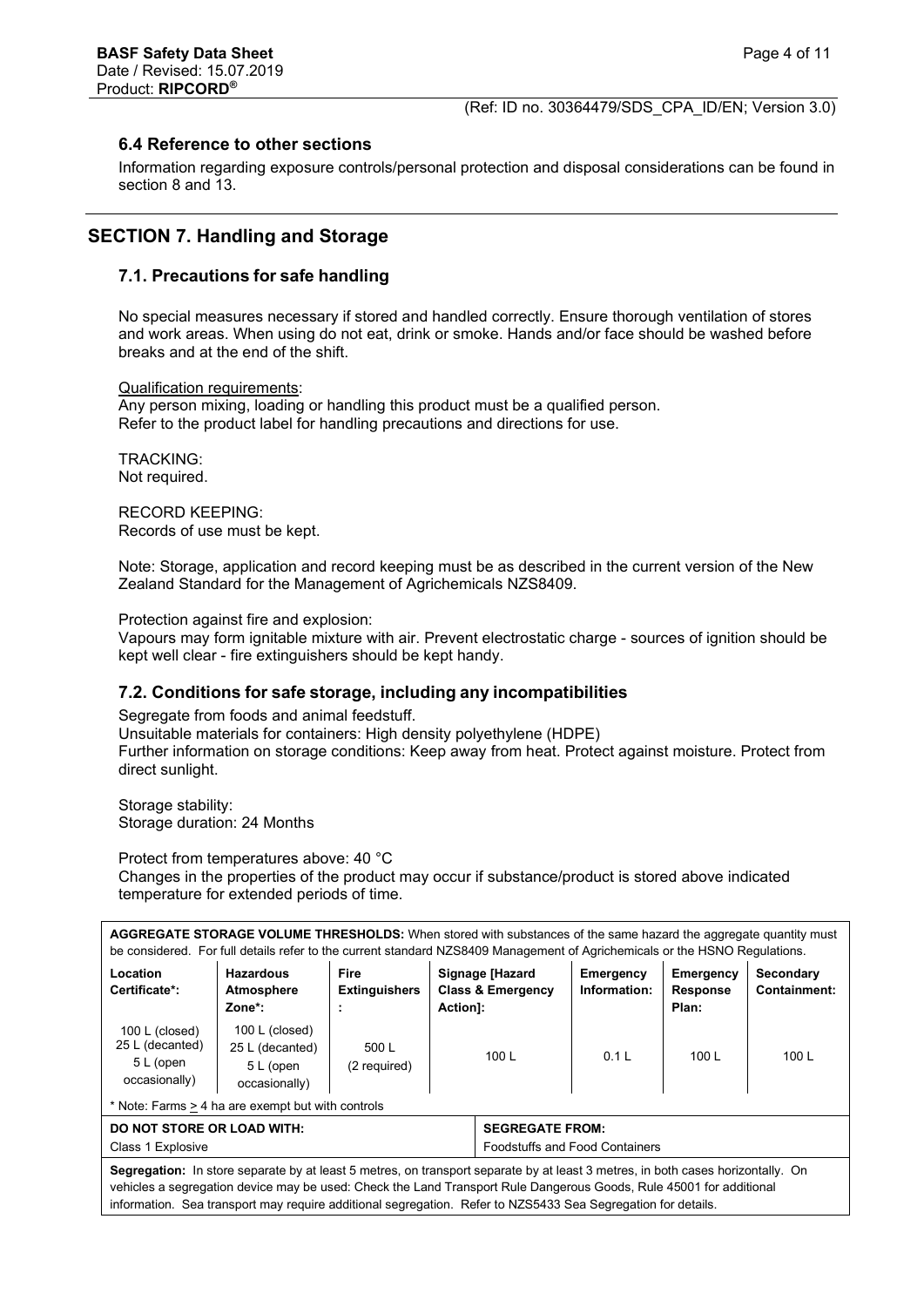#### **7.3. Specific end use(s)**

For the relevant identified use(s) listed in Section 1 the advice mentioned in this section 7 is to be observed.

# **SECTION 8. Exposure Controls/Personal Protection**

## **8.1. Control parameters**

Components with occupational exposure limits

|                            |                                               | TWA |                   | STEL |                   |
|----------------------------|-----------------------------------------------|-----|-------------------|------|-------------------|
| <b>Substance</b>           | CAS#                                          | ppm | mq/m <sup>3</sup> | ppm  | mg/m <sup>3</sup> |
| Xylene (o-, m-, p-isomers) | $1330 - 20 - 71$ :<br>108-38-31:<br>106-42-31 | 50  |                   |      |                   |

#### **8.2. Exposure controls**

Personal protective equipment

Respiratory protection:

Suitable respiratory protection for higher concentrations or long-term effect: Combination filter for gases/vapours of organic, inorganic, acid inorganic and alkaline compounds (e.g. EN 14387 Type ABEK).

Hand protection:

Suitable chemical resistant safety gloves (EN 374) also with prolonged, direct contact (Recommended: Protective index 6, corresponding > 480 minutes of permeation time according to EN 374): E.g. nitrile rubber (0.4 mm), chloroprene rubber (0.5 mm), butyl rubber (0.7 mm) and other.

Eye protection:

Tightly fitting safety goggles (splash goggles) (e.g. EN 166)

Body protection:

Body protection must be chosen depending on activity and possible exposure, e.g. apron, protecting boots, chemical-protection suit (according to EN 14605 in case of splashes or EN ISO 13982 in case of dust).

#### General safety and hygiene measures

The statements on personal protective equipment in the instructions for use apply when handling cropprotection agents in final-consumer packing. Avoid contact with the skin, eyes and clothing. Wearing of closed work clothing is recommended. Take off immediately all contaminated clothing. Store work clothing separately. Keep away from food, drink and animal feeding stuffs. No eating, drinking, smoking or tobacco use at the place of work. Hands and/or face should be washed before breaks and at the end of the shift.

# **SECTION 9. Physical and Chemical Properties**

## **9.1. Information on basic physical and chemical properties**

| Form:                        | liquid                                                                                 |
|------------------------------|----------------------------------------------------------------------------------------|
| Colour:                      | clear                                                                                  |
| Odour:                       | of the solvent contained in the product                                                |
| Odour threshold:             | not determined since harmful by inhalation                                             |
| pH value:                    | approx. 5 (water, 1 % (m), 20 °C). The product has not been tested.                    |
|                              | The statement has been derived from products of a similar structure or<br>composition. |
| Crystallization temperature: | $\leq 0$ °C                                                                            |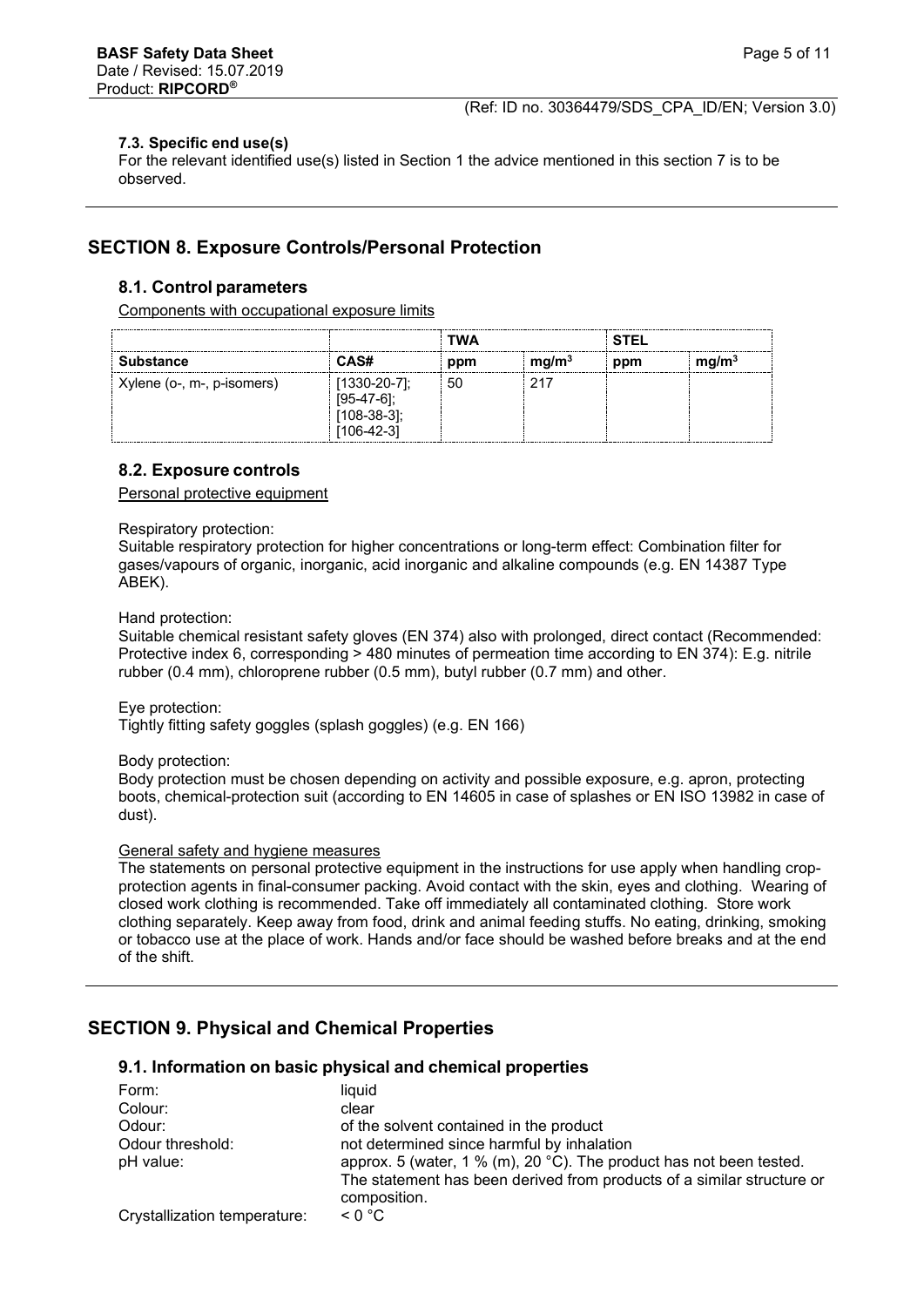| Information on: xylene<br>Boiling range:                                                                                                                              | 137 - 140 °C (1,013 hPa) (other) Literature data.                                                                                                                                                                                                                                                                                     |
|-----------------------------------------------------------------------------------------------------------------------------------------------------------------------|---------------------------------------------------------------------------------------------------------------------------------------------------------------------------------------------------------------------------------------------------------------------------------------------------------------------------------------|
| Flash point:<br>Evaporation rate:<br>Flammability:<br>Lower explosion limit:<br>Upper explosion limit:                                                                | 26 °C<br>not determined<br>Flammable.<br>1.0 - 1.1 % (V) Information applies to the solvent.<br>6 - 7 % (V) Information applies to the solvent.                                                                                                                                                                                       |
| Information on: xylene<br>Ignition temperature:                                                                                                                       | approx. 463 - 528 °C Literature data.                                                                                                                                                                                                                                                                                                 |
| Vapour pressure:<br>Density:<br>Relative density:<br>Relative vapour density (air):<br>Solubility in water:<br>Partitioning coefficient<br>N-octanol/water (log Kow): | approx. 11.7 hPa (25 °C) Information applies to the solvent.<br>0.94 g/cm3 (20 $°C$ )<br>$0.94$ (20 $°C$ ) (calculated)<br>not applicable<br>emulsifiable<br>not applicable                                                                                                                                                           |
| Information on: Cypermethrin<br>Partitioning coefficient<br>N-octanol/water (log Kow):                                                                                | 6.3 $(20 °C)$                                                                                                                                                                                                                                                                                                                         |
| Thermal decomposition:<br>Viscosity, dynamic:<br>Viscosity, kinematic:<br>Explosion hazard:<br>Fire promoting properties:                                             | No decomposition if stored and handled as prescribed/indicated.<br>approx. 71 mPa.s (25 °C)<br>By analogy with a product of similar composition<br>approx. 75 mm2/s (25 °C)<br>By analogy with a product of similar composition<br>not explosive<br>Based on its structural properties the product is not classified as<br>oxidizing. |
| 9.2. Other information                                                                                                                                                |                                                                                                                                                                                                                                                                                                                                       |
| Information on:<br>Adsorption/water - soil:                                                                                                                           | xylene<br>KOC: 443.1; log KOC: 2.64 (calculated)<br>Adsorption to solid soil phase is possible.                                                                                                                                                                                                                                       |

# **SECTION 10. Stability and Reactivity**

## **10.1. Reactivity**

Vapours may form explosive mixture with air.

#### **10.2. Chemical stability**

The product is stable if stored and handled as prescribed/indicated.

#### **10.3. Possibility of hazardous reactions**

No hazardous reactions if stored and handled as prescribed/indicated.

# **10.4. Conditions to avoid**

Avoid all sources of ignition: heat, sparks and open flame.

# **10.5. Incompatible materials**

Substances to avoid: strong bases, strong acids, strong oxidizing agents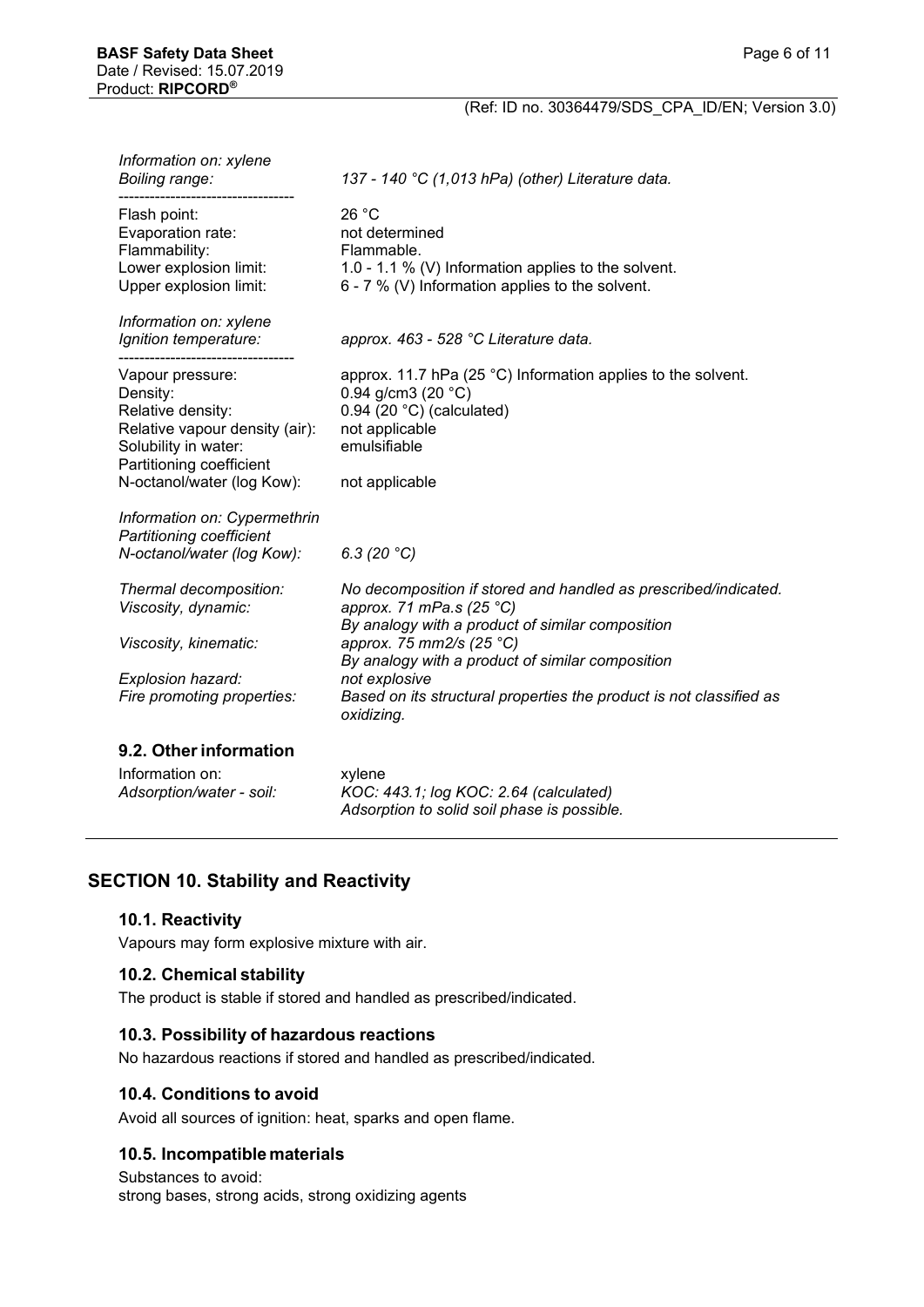## **10.6. Hazardous decomposition products:**

No hazardous decomposition products if stored and handled as prescribed/indicated.

# **SECTION 11. Toxicological Information**

#### **11.1. Information on toxicological effects**

Acute toxicity Experimental/calculated data: LD50 rat (oral): 1,049 mg/kg LD50 rat (dermal): > 2,000 mg/kg

*Information on: xylene Assessment of acute toxicity: Of moderate toxicity after short-term inhalation. Of moderate toxicity after short-term skin contact. High concentrations in the air may cause narcosis. Virtually nontoxic after a single ingestion.*

---------------------------------- *Information on: Cypermethrin Experimental/calculated data: LC50 rat (by inhalation): 3.28 mg/l (OECD Guideline 403)*

Irritation

Experimental/calculated data: Skin corrosion/irritation rabbit: Irritant. The product has not been tested. The statement has been derived from products of a similar structure or composition.

Serious eye damage/irritation rabbit: Risk of serious damage to eyes. The product has not been tested. The statement has been derived from products of a similar structure or composition.

*Information on: Cypermethrin Assessment of irritating effects: Irritating to respiratory system. EU-classification*

*Information on: xylene Assessment of irritating effects: Skin contact causes irritation. Not irritating to the eyes.*

---------------------------------- Respiratory/Skin sensitization Experimental/calculated data: Guinea pig: Caused skin sensitization in animal studies. The statement for sensitization was derived from products of similar composition.

Germ cell mutagenicity *Information on: Cypermethrin Assessment of mutagenicity: The substance was not mutagenic in bacteria. The substance was not mutagenic in mammalian cell culture.*

*Information on: xylene Assessment of mutagenicity: No mutagenic effect was found in various tests with bacteria and mammalian cell culture. The substance was not mutagenic in studies with mammals.* ----------------------------------

**Carcinogenicity** *Information on: Cypermethrin Assessment of carcinogenicity: The whole of the information available provides no indication of a carcinogenic effect.* ----------------------------------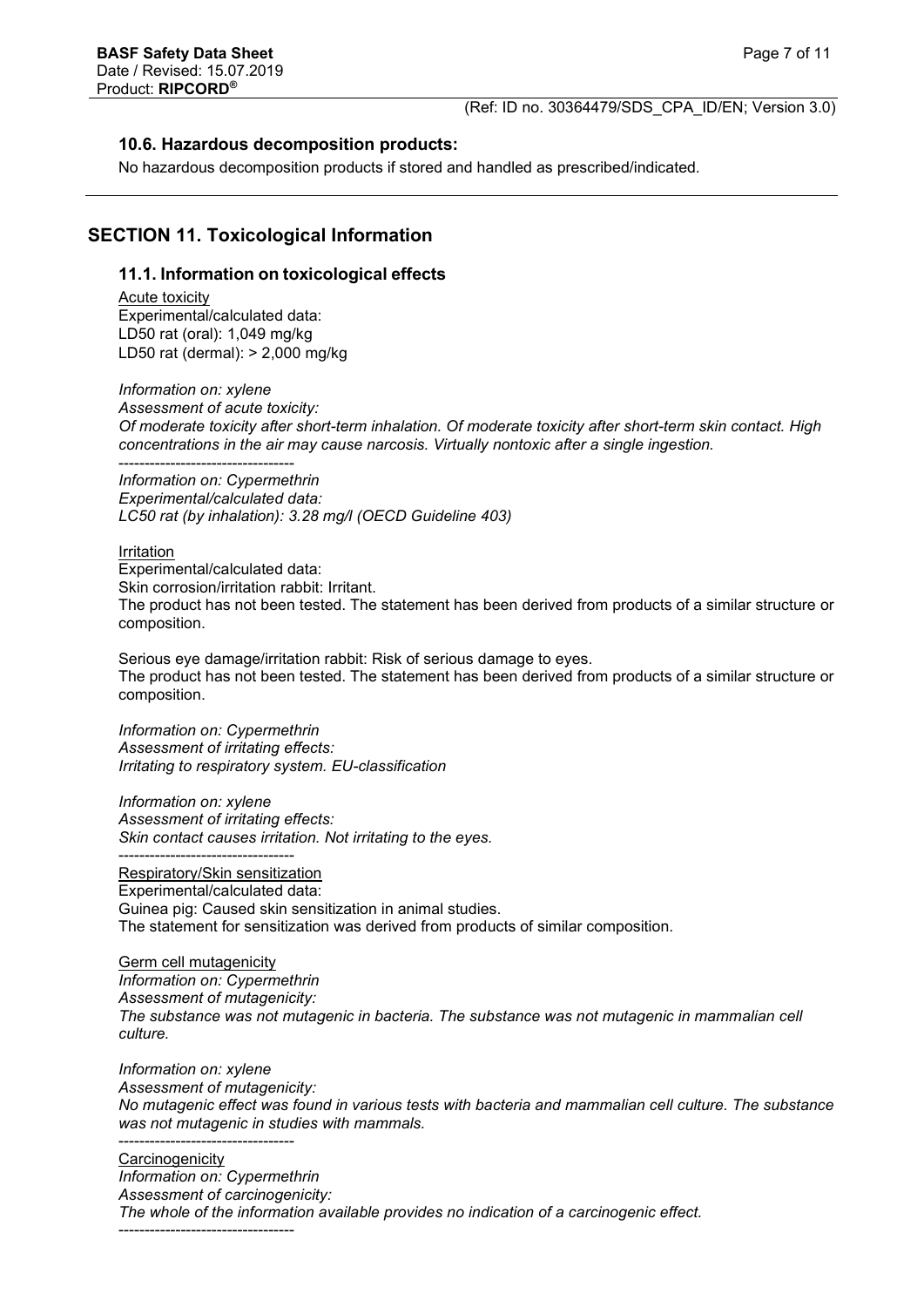Reproductive toxicity *Information on: Cypermethrin Assessment of reproduction toxicity: The results of animal studies gave no indication of a fertility impairing effect.*

*Information on: xylene Assessment of reproduction toxicity: The results of animal studies gave no indication of a fertility impairing effect.*

*----------------------------------* Developmental toxicity *Information on: Cypermethrin Assessment of teratogenicity: No indications of a developmental toxic / teratogenic effect were seen in animal studies.*

*Information on: xylene Assessment of teratogenicity: A teratogenic potential cannot be excluded.*

Specific target organ toxicity (single exposure): Assessment of STOT single: The available information is not sufficient for the evaluation of specific target organ toxicity.

Repeated dose toxicity and Specific target organ toxicity (repeated exposure) *Information on: Cypermethrin Assessment of repeated dose toxicity: No data available concerning repeated dose toxicity.*

*Information on: xylene Assessment of repeated dose toxicity: The substance may cause damage to the central nervous system after repeated ingestion of high doses.*

---------------------------------- Aspiration hazard May also damage the lung at swallowing (aspiration hazard).

Other relevant toxicity information Misuse can be harmful to health. May cause paraesthesia.

# **SECTION 12. Ecological Information**

#### **12.1. Ecotoxicity**

Assessment of aquatic toxicity: Very toxic to aquatic life with long lasting effects.

The product has not been tested. The statement has been derived from the properties of the individual components.

*Information on: Cypermethrin Toxicity to fish: LC50 (96 h) 0.0028 mg/l, Oncorhynchus mykiss*

*---------------------------------- Information on: Cypermethrin Aquatic invertebrates: EC50 (48 h) 0.000007 mg/l 6,95 ng/l, Chironomus riparius (OECD Guideline 202, part 1)*

*---------------------------------- Information on: Cypermethrin Aquatic plants: EC50 (96 h) > 0.1 mg/l, Pseudokirchneriella subcapitata (other)* ----------------------------------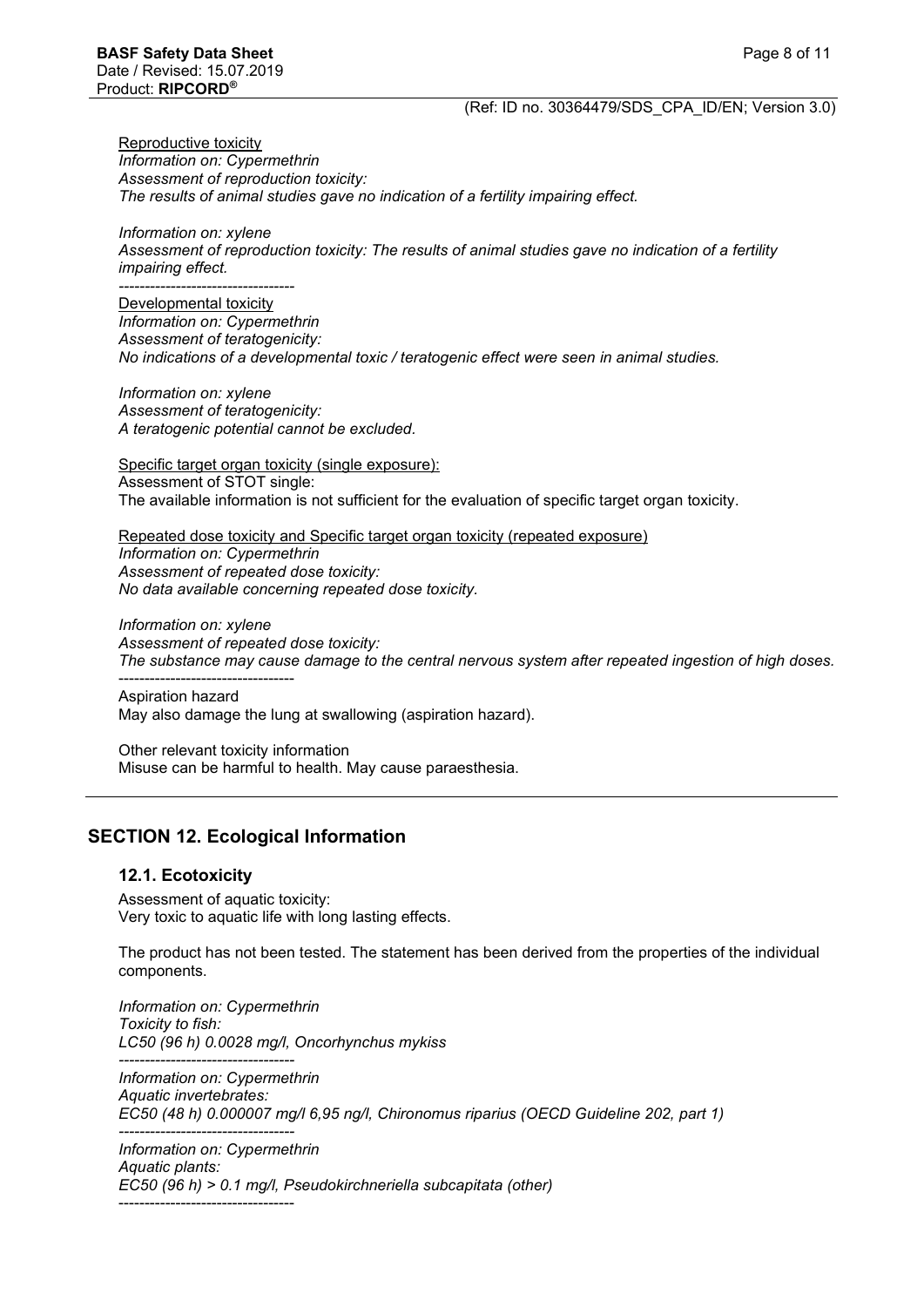## **12.2. Persistence and degradability**

Assessment biodegradation and elimination (H2O): The product has not been tested. The statement has been derived from the properties of the individual components.

*Information on: Cypermethrin*

*Assessment biodegradation and elimination (H2O): Not readily biodegradable (by OECD criteria). The product has not been tested. The statement has been derived from products of a similar structure or composition.*

*Information on: xylene*

*Assessment biodegradation and elimination (H2O): Readily biodegradable (according to OECD criteria). The product has not been tested. The statement has been derived from the properties of the individual components. The product is highly volatile and can be eliminated from water by stripping.*

----------------------------------

#### **12.3. Bioaccumulation potential**

Assessment bioaccumulation potential: The product has not been tested. The statement has been derived from the properties of the individual components.

*Information on: Cypermethrin Bioaccumulation potential: Bioconcentration factor: 1,204*

*Information on: xylene Bioaccumulation potential: Bioconcentration factor: 15 (96 h), Salmo gairdneri, syn. O. mykiss Does not significantly accumulate in organisms.*

## **12.4. Mobility in soil**

----------------------------------

Assessment transport between environmental compartments: Adsorption in soil: The product has not been tested. The statement has been derived from the properties of the individual components.

*Information on: Cypermethrin Assessment transport between environmental compartments: Adsorption to solid soil phase is possible.* ----------------------------------

## **12.5. Results of PBT and vPvB assessment**

The product does not contain a substance fulfilling the PBT (persistent/bioaccumulative/toxic) criteria or the vPvB (very persistent/very bioaccumulative) criteria.

*----------------------------------*

# **12.6. Other adverse effects**

-

# **12.7. Additional information**

Other ecotoxicological advice: Do not discharge product into the environment without control.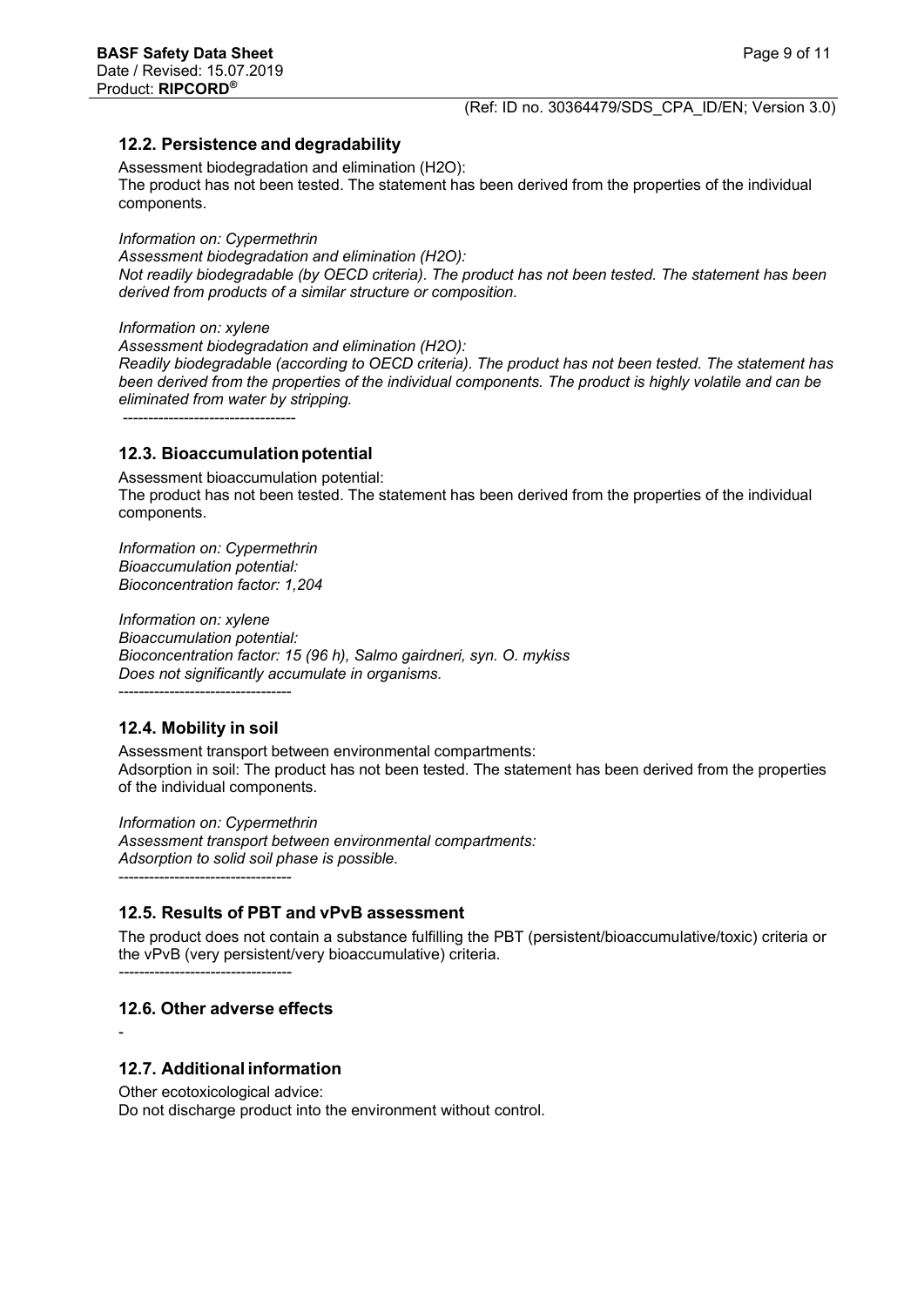# **SECTION 13. Disposal Considerations**

To avoid disposal all attempts should be made to use this product completely, in accordance with its registered use. If this is not possible handle with care and dispose of in a safe manner. Follow all applicable community, regional and national regulations regarding waste management methods.

#### **13.1. Waste treatment methods**

#### Container:

Triple rinse empty container and add residue to the spray tank, then crush and bury in a suitable landfill. DO NOT REUSE empty container.

Product:

Dispose of this product only by using according to the label or at an approved landfill. DO NOT burn product. For information on disposal of unused, unwanted product, contact the local council. DO NOT contaminate surface or ground water with chemical or empty container.

Contaminated packaging:

Contaminated packaging should be emptied as far as possible and disposed of in the same manner as the substance/product.

# **SECTION 14. Transport Information**

#### Commercial transport:

Classified as Dangerous Goods for Land/rail (ADR/RID), sea (IMDG/GGVSee) and air transport (ICAO/IATA):

| UN number                   | 1993                                                     |
|-----------------------------|----------------------------------------------------------|
| UN proper shipping name:    | FLAMMABLE LIQUID, N.O.S. (contains XYLENE, CYPERMETHRIN) |
| Transport hazard class(es): | 3. EHSM                                                  |
| Packing group:              | Ш                                                        |
| Environmental hazards:      | Yes                                                      |
| Marine pollutant:           | Yes                                                      |
| HAZCHEM:                    | 3W                                                       |

Public transport: Do not carry this product on a passenger service vehicle.

## **14.1. UN number**

See corresponding entries for "UN number" for the respective regulations in tables above.

## **14.2. UN proper shipping name**

See corresponding entries for "UN proper shipping name" for the respective regulations in tables above.

## **14.3. Transport hazard class(es)**

See corresponding entries for "Transport hazard class(es)" for the respective regulations in tables above.

## **14.4. Packing group**

See corresponding entries for "Packing group" for the respective regulations in tables above.

#### **14.5. Environmental hazards**

See corresponding entries for "Environmental hazards" for the respective regulations in tables above.

## **14.6. Special precautions for user**

See corresponding entries for "Special precautions for user" for the respective regulations in tables above.